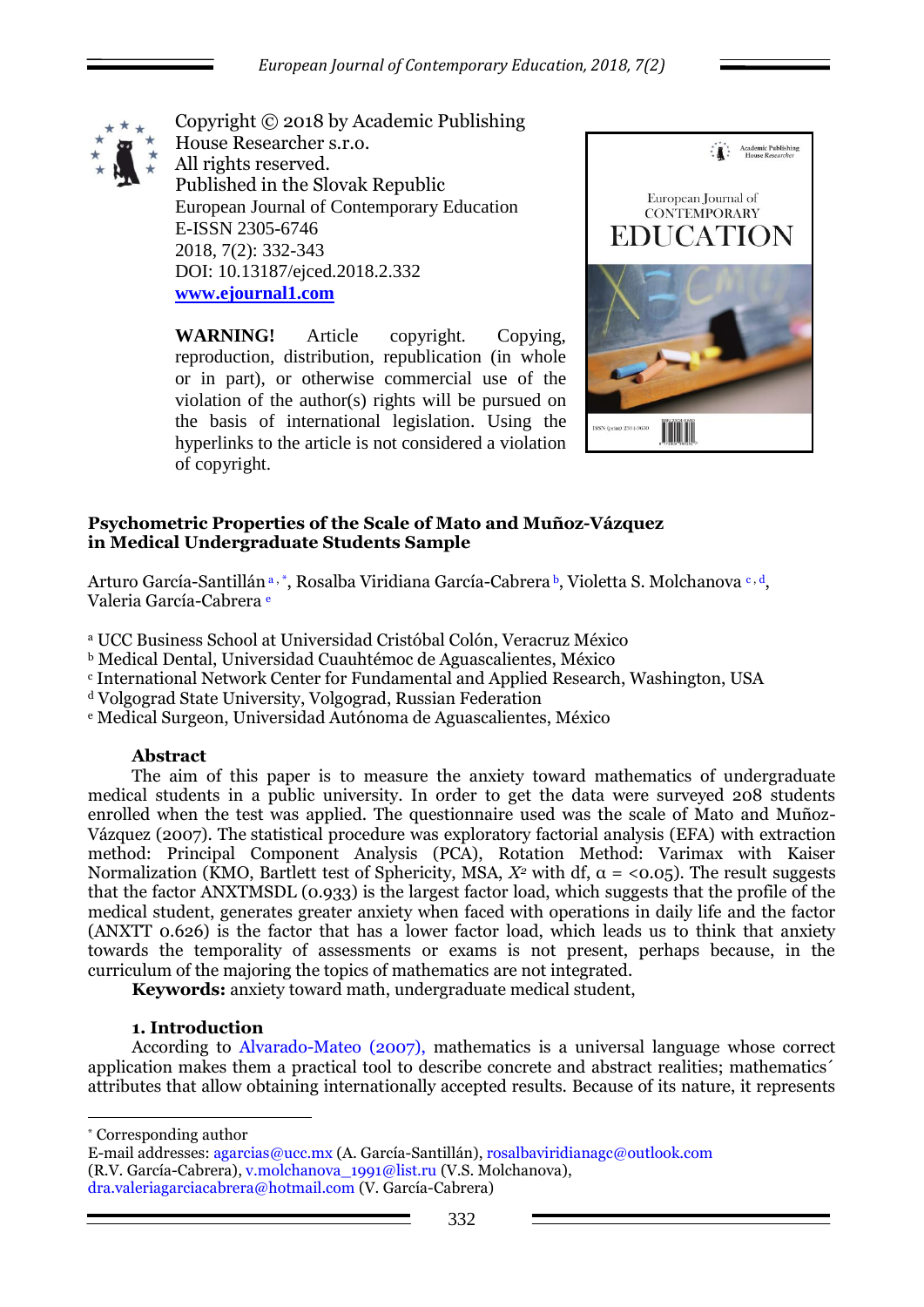challenges and solutions, a reason for which it is useful in classrooms. In the same line of thought, Livio (2011) mentions that mathematics can be found both inside and outside of the world around us, in several professions, studies and occupations as well as in the daily life of people.

Therefore, the learning of mathematics encourages the integration of people to society (Tobías, 1993). Also, one of the issues that requires more attention from researchers is the relationship between the development of certain attitudes, emotions and beliefs towards mathematics regarding the educational and cultural context of reference, whose impact will have implications in the students´ performance of all the activities related to this subject (Núñez et al., 2005).

Besides the cognitive dimension present in the learning of Mathematics, the emotional dimension has acquired a higher importance, because as time passes there is an increase on the perception and conscience about the impact that emotional aspects have over education and its effect on school learning (Pérez-Tyteca et al., 2009).

From the several emotional factors to be considered, anxiety is one of the main issues and the topic of this research since this factor is present on students, mainly when there are situations to evaluate the knowledge on that subject. There have been several studies which have taken anxiety towards this area as a main focus, refered in literature as anxiety towards Mathematics (Tobías, 1976; Wigfield,& Meece, 1988; Hembree, 1990; Jackson, Leffingwell, 1999; Ma, 1999; Perry, 2004).

The concept of anxiety towards Mathematics can be defined as the feeling that cause in the person tension, fear and uncertainty when there are situations that involve the use of mathematical learning, causing emotional and somatic disorders that disturb reasoning processes (Lewis, 1970; May 1977; Hembree, 1990).

Wood (1988) states that anxiety towards Mathematics is characterized by a feeling of dislike when the students perform activities related to the use of mathematical knowledge.

Other concepts regarding anxiety towards Mathematics are present in the research work by Richardson & Suinn (1972), who define is as a feeling related to the subject of Mathematics that is present in school activities as well as in daily life and which prevents the correct application of knowledge when facing a problem due to the experienced stress.

For Tobías & Weissbrod (1980), anxiety towards Mathematics is the feeling arising in the face of a mathematical problem and which causes in the person a number of negative emotions that block his/her knowledge. Fennema and Sherman (1976) consider that anxiety towards Mathematics is associated to physical as well as emotional and cognitive symptoms that will have relevance and arise when solving activities about that topic.

This phenomenon presents both in children and youths and adults (Tobías, 1980; Quilter, Harper, 1988), a reason for which this construct has been studied in different educational levels and considering several factors such as the problem of anxiety towards exams (Valero, 1999), where anxiety is analyzed with regard to the behavior of college students. The study of anxiety towards Mathematics is not new, since more than five decades ago, the studies about it started to appear and nonetheless, it is still a current issue nowadays.

Conversely, in order to pose a research problem, this study considers the results of the 2013 National Evaluation of Academic Achievement in School Centers (ENLACE for its acronym in Spanish), where it is possible to observe that in Mexico less than 50 % of sixth graders reached a good or excellent level in Mathematics, which places the other half, specifically 52 %, in an insufficient or basic level (Secretary of Public Education, 2013)

Furthermore, the Program for International Student Assessment (PISA) in 2012 made known that 50% of Mexican students do not achieve the minimum competence level in Mathematics, which points out to the existence of an approximate two-year delay in school level, compared to the average of countries marked by the Organization for Economic Cooperation and Development (OECD), even though from 2003 to 2012 Mexico has managed to reach and important improvement (Organization for Economic Cooperation and Development, 2012).

The afore-mentioned results of both studies prompt an interest about which are the factors related to low performance, as well as the analysis of the behavior that causes it. It is relevant to mention that the result of PISA in 2003 proved that a large amount of 15 years-old students who were evaluated present feelings of insecurity and emotional stress when facing Mathematics.

According to this study, students who feel anxiety tend to be uninterested in their studies and lose the interest in learning this subject. This subject is a consistent link in all the countries where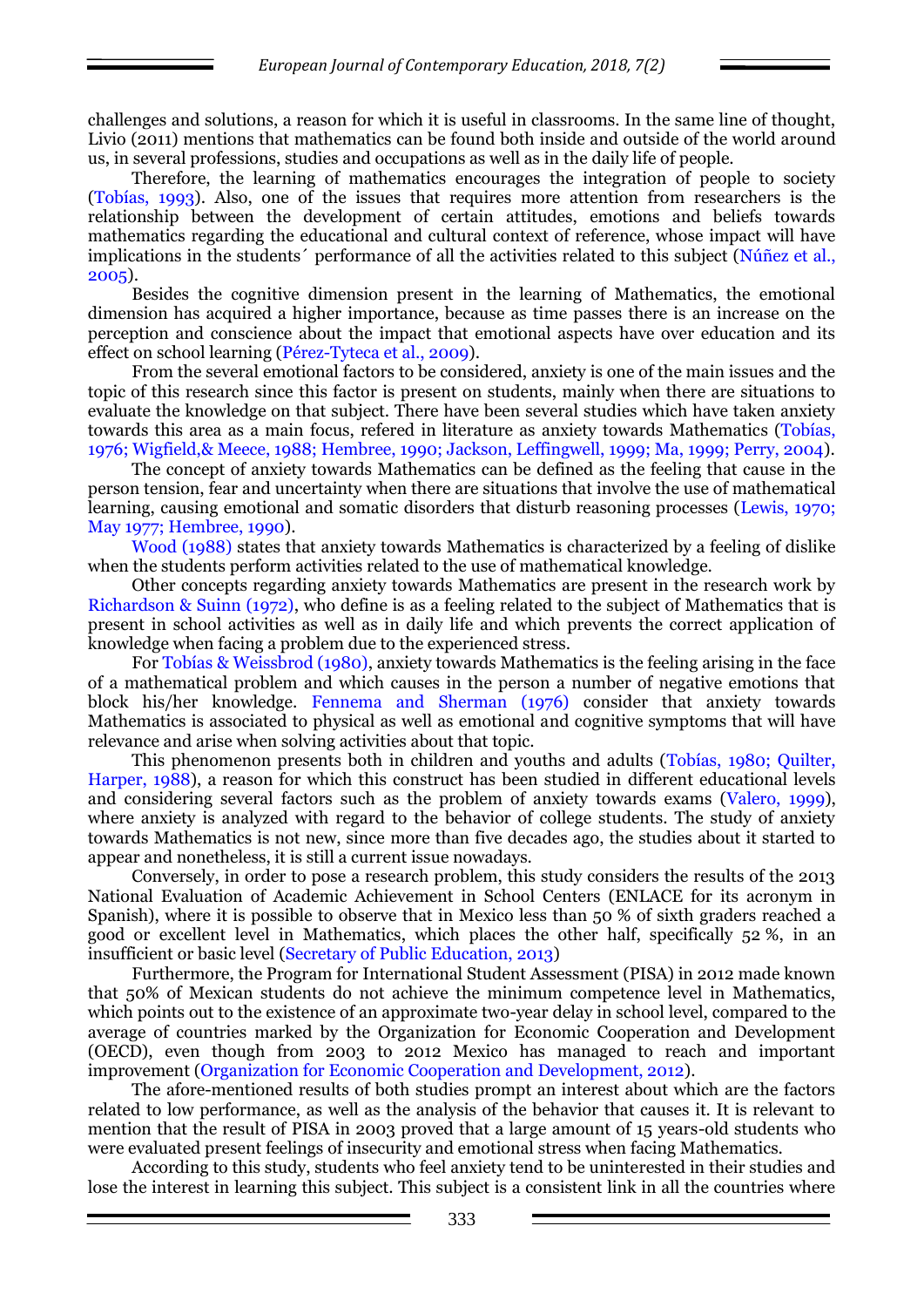this phenomenon manifests, since it is a universal relationship pattern (Organization for Economic Cooperation and Development, 2004).

Given the strong presence of anxiety towards mathematics among students, the need to keep researching this issue is justified and so, the following question arises: what factors determine the level of anxiety towards Mathematics in the student? Hence, the aim of this study focuses on: Determine the level of anxiety in the student of Medicine. Also, if we considering that the correlation matrix is an identity matrix, Ho:  $R_p=1$  the variables are not inter-correlated, Hi:  $R_p \neq 1$ the variables are inter-correlated. Therefore, the hypotheses to be proved are:

Null Hypothesis  $H_0$ : There are no factors that allow us to understand the students' anxiety towards mathematics.

Alternative Hypothesis  $H_1$ : There are no factors that allow us to understand the students' anxiety towards mathematics.

A particular way, the hypotheses are:

H1: The evaluation is the factor that most explain the students' anxiety towards Math.

H2: The temporality is the factor that most explain the students' anxiety towards Math.

H3: The understanding of mathematical problems is the factor that most explain the students' anxiety towards Math.

H4: The numbers and mathematical operations is the factor that most explain the students' anxiety towards Math.

H5: The mathematical situations in daily-life, is the factor that most explain the students' anxiety towards Math.

### **2. Review of literature**

The concept of anxiety towards Mathematics has been explained in the seminal work by Fenema & Sherman (1976), Roberts & Bilderbak (1980), Tobías (1976), Wigfield & Meece (1988), McCall, Belli & Madjidi (1990), Schau, Stevens, Dauphine & Del Vecchio (1995), concluding that, among other factors, the following prevail: nerves, stress and even awkwardness in the student who presents anxiety towards Mathematics.

An example of this is specifically found in the work of Wigfield & Meece (1988), whom, in their study about anxiety towards Mathematics in elementary school students, concluded that females present more physical symptoms (nerves, stress, awkwardness) that men when performing mathematical tasks. This fact is in agreement with the seminal work by Fennema & Sherman (1976) and Tobías (1980), where the results matches in the difference of anxiety intensity in men and women, being the former the ones who experience this phenomenon with greater force.

McLeod (1993) claims that, the school level where anxiety towards Mathematics appears, is elementary school and it is a feeling that can stay with the students in their following studies afterwards. Karp (1991) considers it a critical stage to secure mathematical knowledge in a way that middle-school will be when the negative feelings toward this subject are consolidated. Therefore, it will be in teenage years when the intensity of the feeling can be easily observed in female students (Halpern, 1986).

In a study with talented students of elementary and middle school, LaLonde, Leedy & Runk (2003) found out that boys present lower anxiety towards Mathematics than girls. In accordance with these results, Valero studied college undergraduates of Psychology in the University of Málaga and the higher scores on anxiety levels were obtained by women.

Although other research such as the one by Hunt  $(1985)$  determine that there are significant differences between men and women, since the later show more anxiety towards Mathematics, there are other studies like the one made by Hyde, Fennema, Ryan, Frost & Hopp (1990), who state that these differences are not always present, but in the cases where they do exist, it is undeniable that it is in detriment of the female gender.

On the other hand, Perina (2002) questions such a claim since his research points out that the results are influenced by the fact that women usually are more prone to admit they suffer or have suffered feelings of anxiety towards Mathematics and share this experiences with others; a trait that is not as present in men.

The former is also ratified by the studies of Reyes (1984), where the conclusions show that women are more likely to share their feeling of anxiety in general. Furthermore, Frank & Rickard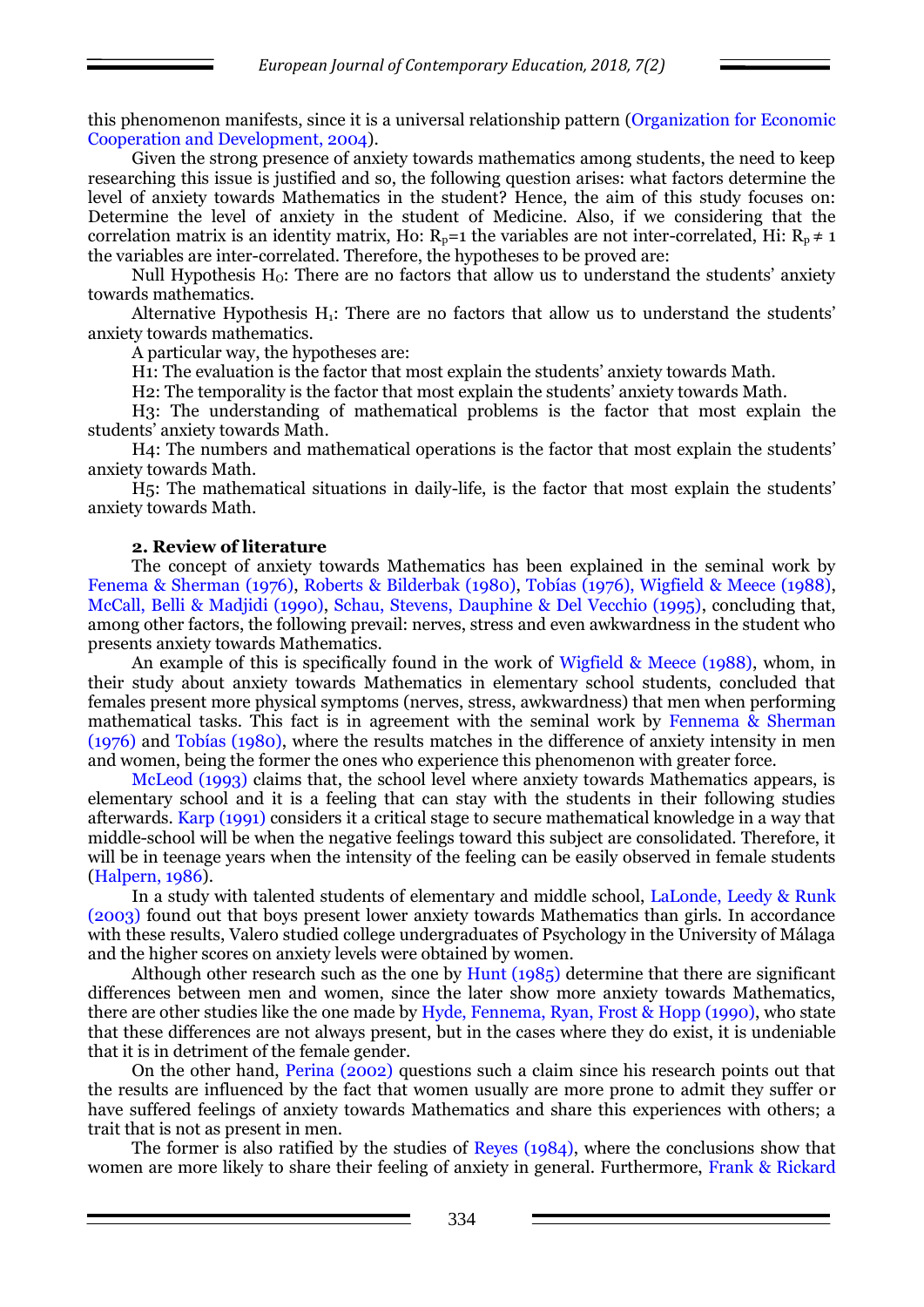(1988) and Auzmendi (1992) talk about the lack of previous Mathematics baggage in the student as the cause of the experienced anxiety, which prevents their performance in Mathematics.

On the other hand, research as the one by Hackett (1985) determined that anxiety towards Mathematics is a factor that can help to predict the behavior of students. So, qualified students in Mathematics can make the decision to avoid them, causing an important reduction on their choices of college major. Once again, this situation is more pronounced in the female gender (Hembree, 1990), gicen the effects of a higher intensity in the feelings of anxiety towards Mathematics.

The afore mentioned effect in the students´ population has promoted a special interest in the study of anxiety towards Mathematics, which has raised a special interest in the study of anxiety towards Mathematics and therefore, it has been chosen as an object of study in current research, despite being a phenomenon with a long historical significance.

Studies made by Jackson & Leffingwell (1999) observed that even though a significant amount of the analyzed subjects have developed their anxiety towards Mathematics in a time preceding college, 27% of them have experienced their first stressing situation towards Mathematics in the course of their first year of study in college.

Perry (2004) proceeded to define different kinds of anxiety towards Mathematics in college students, the first is related to normal anxiety (moderate) experienced during the process of mathematic activity; the second refers to the anxiety created by the influence of some teacher in the past and causes insecurities until the present day; and finally, the anxiety originated by a mechanic learning of Mathematics that eliminates inherent reasoning in the performance of activities.

Since this context, the objective of this research is focused to identify the level of anxiety towards mathematics in medical students in a public university.

### **3. Methodology**

In order develop the empirical study and to answer the research question, contrast the hypothesis test and achieve the goal of this study, the method that we follow is described next. The research it is non-experimental because we don't manipulate the independent variables that modify the effect (*Y*) and it is transversal considering that the field research was made in the month of October 2017. This is an explanatory study because it seeks to measure the levels of anxiety towards mathematics on medical student in a public university.

### **3.1. Population, sample and instrument**

For the empirical study, the populations were medical students, reaching a total of 208 students enrolled. The used instrument was the scale designed by Muñoz and Mato-Vazquez (2007). This questionnaire has 24 questions grouped in five factors: Anxiety towards evaluation (ANXTE), anxiety towards temporality (ANXTT), Anxiety towards the understanding of mathematical problems (ANXTUMP), Anxiety towards numbers and mathematical operations (ANXTNMO) and Anxiety towards mathematical situations in daily-life (ANXTMSDL), as shown on Table 1. The scale used is Likert type, with values that range from: nothing=1, few times=2, neutral=3, most of the times=4 and always a lot=5

| Code            | <b>Dimensions</b>                                             | Items                              |
|-----------------|---------------------------------------------------------------|------------------------------------|
| <b>ANXTE</b>    | Anxiety towards evaluation                                    | 1,2,8,10,11,14,15,<br>18,20, 22,23 |
| <b>ANXTT</b>    | Anxiety towards temporality                                   | 4,6,7,12                           |
| <b>ANXTUMP</b>  | Anxiety towards the understanding of mathematical<br>problems | 5,17,19                            |
| <b>ANXTNMO</b>  | Anxiety towards numbers and mathematical operations           | 3,13,16                            |
| <b>ANXTMSDL</b> | Anxiety towards mathematical situations in daily-life         | 9,21,24                            |
|                 | Source: Taken from the Muñoz and Mato-Vázquez (2007) scale    |                                    |

**Table 1.** Anxiety towards mathematics scale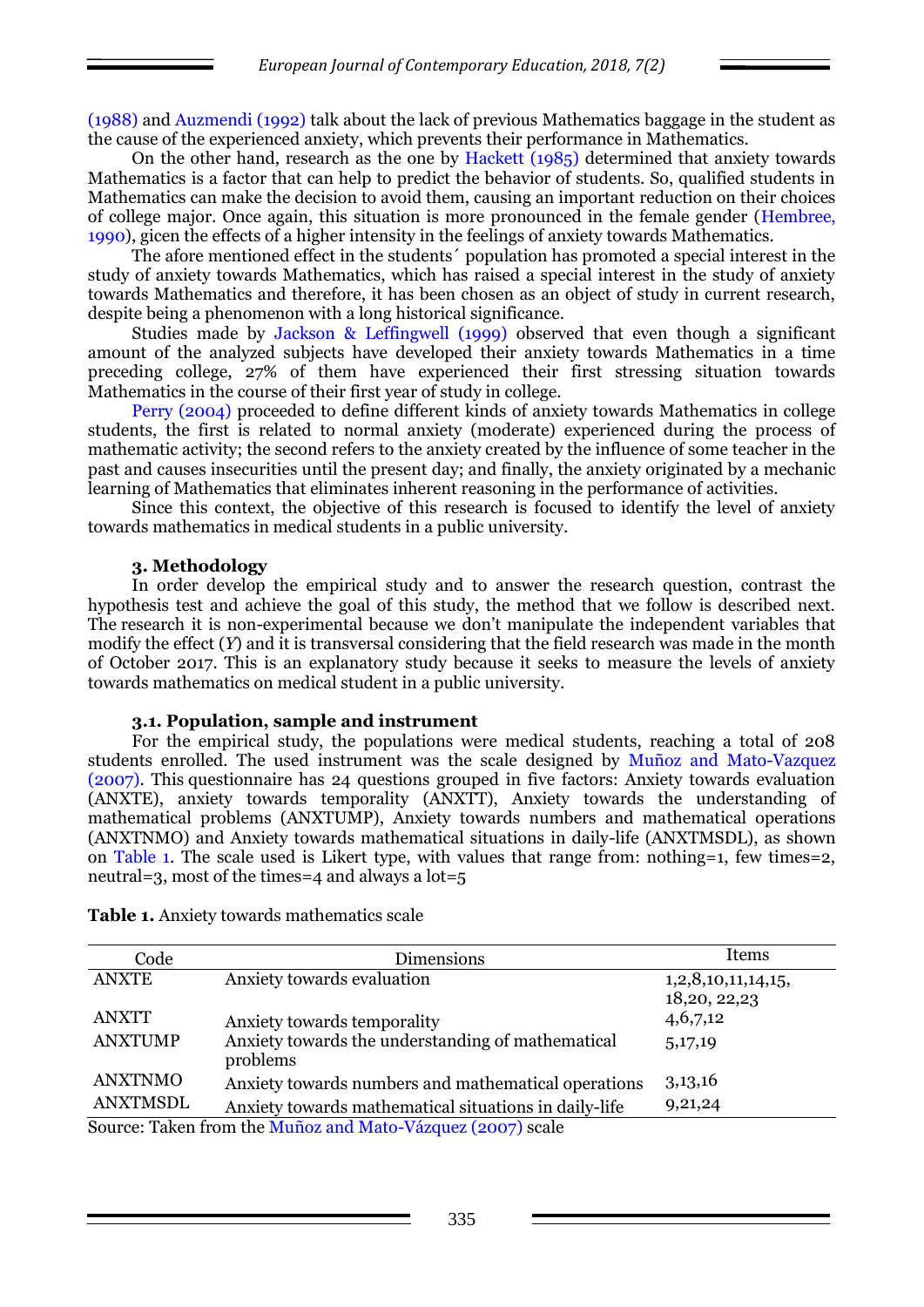# **3.2. Statistical procedure**

For evaluation of the data, we use the statistical procedure of exploratory factor analysis (EFA), with extraction method: Principal Component Analysis (PCA), Rotation Method: Varimax with Kaiser Normalization. For this, we established the following criterion: Statistical hypothesis: Ho: ρ =0 there is no correlation, Hi: ρ≠0 there is a correlation. The statistical test is *χ <sup>2</sup>* and the Bartlett's test of Sphericity KMO (Kaiser-Meyer-Olkin), and additionally the value of MSA (Measure sample adequacy) for each variable of model. This statistical is asymptotically distributed with  $p(p-1)/2$ freedom degrees, a significance level:  $\alpha = 0.01$ ,  $p < 0.01$  or  $\alpha > 0.05$  load factorial of 0.70; and loads increased to 0.55

Decision rule: Reject Ho if  $χ²$  calculated >  $χ²$  tables. Therefore, to place this research question in its theoretical and empiric reality, now the analysis and discussion of relevant literature on the subject of study is presented.

# **4. Data analysis**

### **4.1. Test validation**

Firstly the test used in the field research to collect data, was validated, obtaining Cronbach"s alpha coefficient (table 2).

**Table 2.** Case Processing Summary and Reliability Statistics

|                         |     | %     |          |
|-------------------------|-----|-------|----------|
| Valid cases             | 208 | 100.0 | 0.966    |
| Excluded <sup>(a)</sup> |     | w     | 24 items |
| Total                   | 208 | 100.0 |          |

a. List wise deletion based on all variables in the procedure. Source: own

We may observe the reliability of the instrument is more than 0.9 and based on Cronbach's Alpha criterion (> 0.8), then we can say that the applied instruments have all the characteristics of consistency and reliability required (Hair, 1999). Now it shows in table 3 its means and its standard deviation in order to determine the coefficient of variation to identify the variables with the most variability with respect to others.

|                 | Means   | <b>Standard</b> | Analysis | Variation coefficient |
|-----------------|---------|-----------------|----------|-----------------------|
|                 |         | deviation       | N        | $VC = sd/means$       |
| <b>ANXTE</b>    | 25.6346 | 10.63315        | 208      | 41.48%                |
| ANXTT           | 9.1635  | 4.19825         | 208      | 45.81%                |
| <b>ANXTUMP</b>  | 6.3029  | 2.94385         | 208      | 46.71%                |
| ANXTNMO         | 6.1635  | 3.07903         | 208      | 49.96%                |
| <b>ANXTMSDL</b> | 4.8221  | 2.25481         | 208      | 46.76%                |

**Table 3.** Descriptive Statistics

Source: own

The results described in chart 3, show the variable ANXTNMO (49.96%) is the largest compared to the rest of the variables that show similar behavior. Afterwards, to validate the statistical technique, we first conducted a contrast from Bartlett's test of Sphericity with Kaiser (KMO) and Measure Sample Adequacy (MSA) to determine whether there is a correlation between the variables studied and whether the factor analysis technique may explain the phenomenon studied (see table 4 and 5).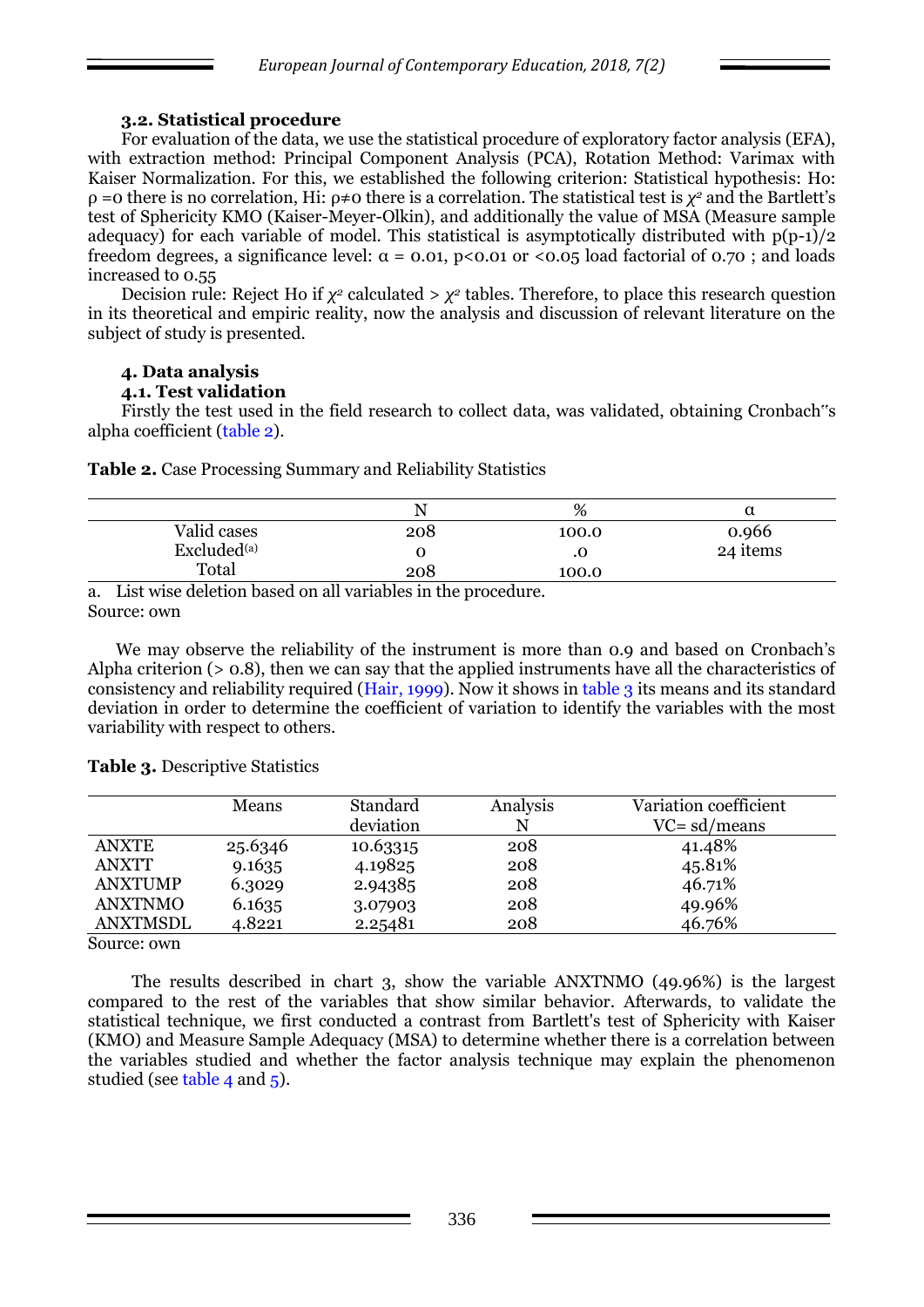### **4.2. First result with grouped variables.**

**Table 4.** KMO and Barttlet test of Sphericity

|                                    |                             | KMO. | 0.884    | đÌ | Sig. |
|------------------------------------|-----------------------------|------|----------|----|------|
| <b>Bartlett test of Sphericity</b> | Chi-squared<br>approximated |      | 1035.152 |    | 0.00 |

Source: own

#### **Table 5.** Correlations matrix (a)

| Correlations   | <b>ANXTE</b> | ANXTT | <b>ANXTUMP</b> | ANXTNMO | <b>ANXTMSDL</b> |
|----------------|--------------|-------|----------------|---------|-----------------|
| <b>ANXTE</b>   | 1.000        |       |                |         |                 |
| <b>ANXTT</b>   | .897         | 1.000 |                |         |                 |
| <b>ANXTUMP</b> | .838         | .839  | 1.000          |         |                 |
| ANXTNMO        | .834         | .853  | .829           | 1.000   |                 |
| ANXTMSDL       | .541         | .571  | .586           | .651    | 1.000           |

 $a$  Determinant = .006

Source: own

Table 4 shows the results of Bartlett's test of Sphericity, KMO, MSA,  $\gamma$ 2, with p < 0.01 significance. The  $\chi$ 2 valued is 1035.152 with 10 degree of freedom, which is acceptable. The KMO adequacy measurement is 0.884 and since it is higher than 0.5, therefore, shows that there are correlation among variables. Table 5 shows the correlation matrix, in which can be observed that the values reflect correlation among variables and thus factorial analysis may be carried out. Also, we must remember that, with low determinant criteria the correlation is higher, while with a higher determinant, the correlation is low.

Therefore we can predict the degree of inter-correlation between the variables studied. Thus, the determinant value of .006 it is close to 0, which indicated high correlation among variables.

Now in table 6 shows the anti-image matrix in which we may see that the all values in the diagonal are greater than 0.5, which means that there is a strong relationship among variables, therefore it is appropriate to carry out factorial analysis. The values of the diagonal correspond to values Measure of Sampling Adequacy (MSA) for each variable grouped. Those values are ranged 0.855<sup>a</sup> and 0.922<sup>a</sup> which confirm that exploratory factorial analysis may explain the phenomenon studied.

|              | <b>ANXTE</b> | <b>ANXTT</b> | <b>ANXTUMP</b> | ANXTNMO      | ANXTMSDL     |
|--------------|--------------|--------------|----------------|--------------|--------------|
| <b>ANXTE</b> | $.857^{(a)}$ |              |                |              |              |
| <b>ANXTT</b> | $-547$       | $.855^{(a)}$ |                |              |              |
| ANXTUMP      | $-.275$      | $-.213$      | $.922^{(a)}$   |              |              |
| ANXTNMO      | $-.194$      | $-.299$      | $-.269$        | $.891^{(a)}$ |              |
| ANXTMSDL     | .070         | $-.028$      | $-.117$        | $-330$       | $.915^{(a)}$ |
| $\mathbf{r}$ | п.           |              |                |              |              |

**Table 6.** Anti-image matrix

a. Measure sampling adequacy

Source: own

**Table 7.** Component and communalities matrix **(a)**

|              | Component 1 | Communalities |  |
|--------------|-------------|---------------|--|
| <b>ANXTE</b> | .929        | .863          |  |
| <b>ANXTT</b> | .939        | .883          |  |
| ANXTUMP      | .922        | .850          |  |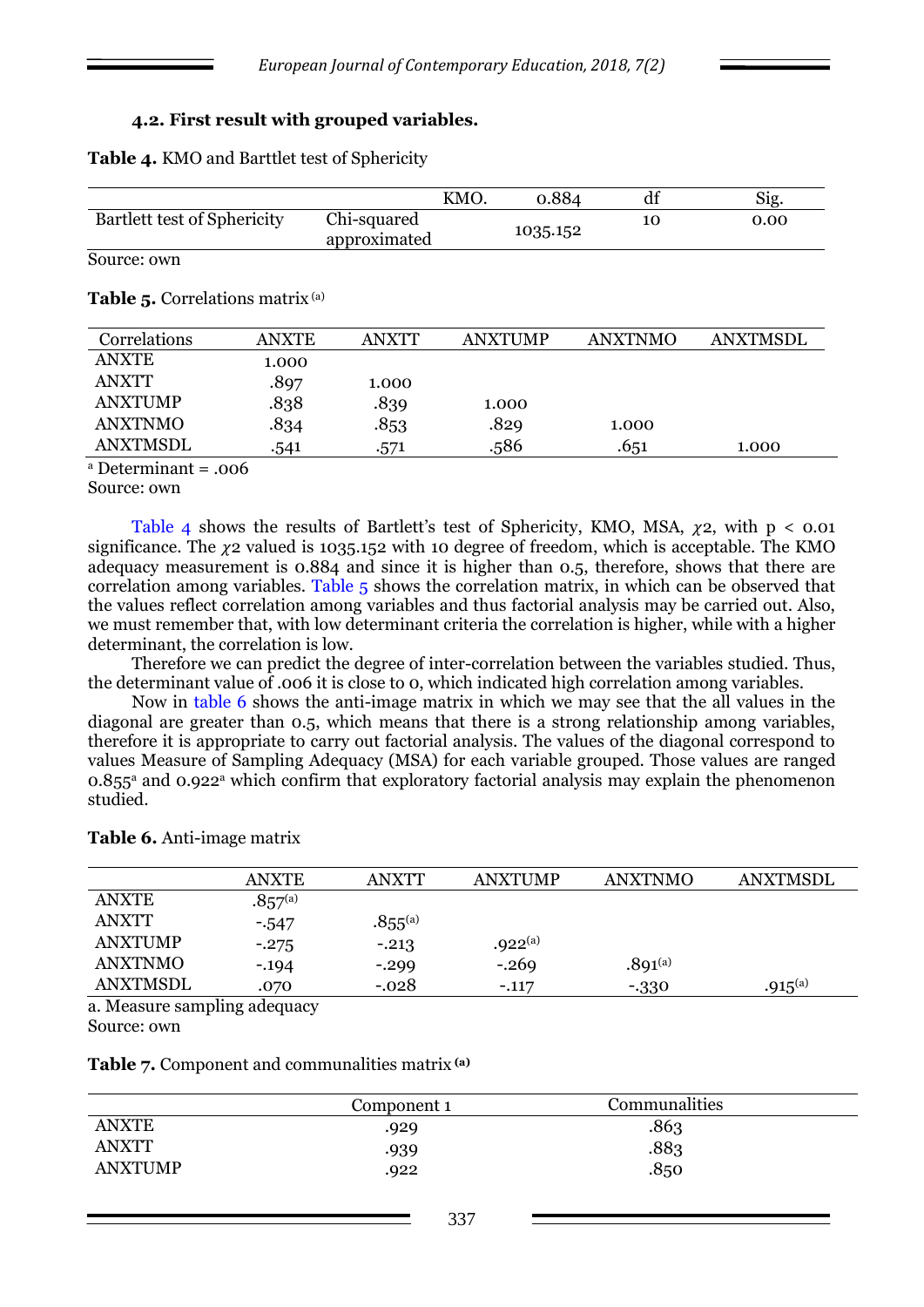|                                         | $\mu$ by $\mu$ and $\mu$ by $\mu$ by $\mu$ by $\mu$ by $\mu$ by $\mu$ by $\mu$ by $\mu$ |                                                    |  |
|-----------------------------------------|-----------------------------------------------------------------------------------------|----------------------------------------------------|--|
| <b>ANXTNMO</b>                          | .937                                                                                    | .878                                               |  |
| <b>ANXTMSDL</b>                         | .729                                                                                    | .531                                               |  |
| Eigenvalue                              |                                                                                         | 4.005                                              |  |
| Total variance                          |                                                                                         | $\Sigma\Psi$ /no. 1 tems = 4.005/5 = .801 = 80.10% |  |
| a. 1 extracted component<br>Source: own | <b>Extraction Method: Principal Component Analysis</b>                                  |                                                    |  |

*European Journal of Contemporary Education, 2018, 7(2)*

#### **Table 8.** Total variance explained

| Component      |       | Initial eigenvalues |              | <b>Extraction Sums of Squared Loadings</b> |               |              |  |
|----------------|-------|---------------------|--------------|--------------------------------------------|---------------|--------------|--|
|                | Total | % of Variance       | Cumulative % | Total                                      | % of Variance | Cumulative % |  |
|                | 4.005 | 80.091              | 80.091       | 4.005                                      | 80.091        | 80.091       |  |
| $\overline{2}$ | .559  | 11.185              | 91.276       |                                            |               |              |  |
| 3              | .178  | 3.560               | 94.836       |                                            |               |              |  |
| 4              | .157  | 3.140               | 97.976       |                                            |               |              |  |
| 5              | .101  | 2.024               | 100.000      |                                            |               |              |  |

Extraction Method: Principal Component Analysis Source: own

As we can see in tables 7 and 8 the component and communalities matrix, as well the total variance explained by the extracted component (respectively). In table 7 we may note that the extracted component comprises five variables grouped, being anxiety toward temporality (ANXTT 0.939) being the factor with the highest factor load, followed by the factor anxiety towards numbers and mathematical operations (ANXTNMO 0.937), anxiety towards evaluation (ANXTE 0.929), anxiety towards the understanding of mathematical problems (ANXTUMP 0.922) and finally, with less load factor we have the factor, anxiety towards mathematical situations in dailylife (ANXTMSDL 0.729)

All these factors with their corresponding commonalities represent the proportion of the variance per factor. Is the result of the square of each factorial weight which, in sum, is the total of the variance obtained of 80.10 % that explains the phenomenon under study (table 8).

#### **4.3. Second result with rotated component matrix**

Now we can see in the table 9 that, the component matrix is made up by two components: one that integrates the five grouped variables (ANXTE, ANXTT, ANXTUMP, ANXTNMO, and ANXTMSDL) and another in which only identifies the variable ANXTMS (0.680). However with the extraction method (Principal component analysis) and with the rotation method (Varimax Normalization with Kaiser), we may observed in table 10 that the rotated component matrix presents five factors, being ANXTMSDL (0.933) the largest factor load and (ANXTT 0.626) the factor that has a lower factor load.

|                                                                                                                          | Component |              |   |  |  |  |  |
|--------------------------------------------------------------------------------------------------------------------------|-----------|--------------|---|--|--|--|--|
|                                                                                                                          |           | $\mathbf{2}$ | З |  |  |  |  |
| <b>ANXTT</b>                                                                                                             | .939      |              |   |  |  |  |  |
| <b>ANXTNMO</b>                                                                                                           | .937      |              |   |  |  |  |  |
| <b>ANXTE</b>                                                                                                             | .929      |              |   |  |  |  |  |
| <b>ANXTUMP</b>                                                                                                           | .922      |              |   |  |  |  |  |
| <b>ANXTMSDL</b>                                                                                                          | .729      | .680         |   |  |  |  |  |
| Extraction Method: Principal Component Analysis ( <sup>a</sup> <sub>5</sub> extracted component, only two with factorial |           |              |   |  |  |  |  |
| weigh $> 0.5$ )                                                                                                          |           |              |   |  |  |  |  |

**Table 9.** Component matrix<sup>(a)</sup>

Source: own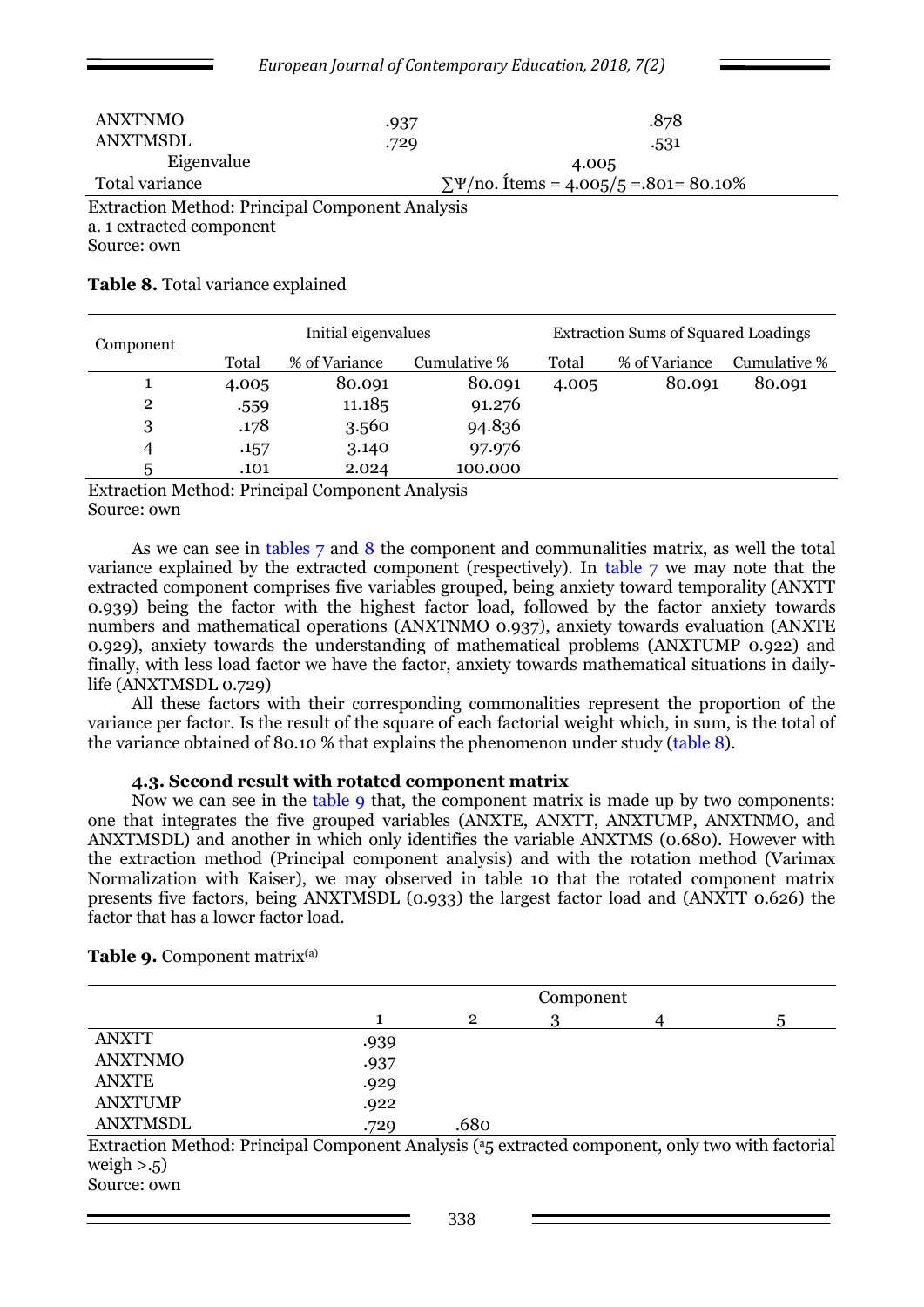|                 | Component |                |      |      |      |  |  |
|-----------------|-----------|----------------|------|------|------|--|--|
|                 |           | $\overline{2}$ |      |      |      |  |  |
| <b>ANXTE</b>    | .794      |                |      |      |      |  |  |
| <b>ANXTMSDL</b> |           | .933           |      |      |      |  |  |
| <b>ANXTUMP</b>  |           |                | .779 |      |      |  |  |
| <b>ANXTNMO</b>  |           |                |      | .718 |      |  |  |
| <b>ANXTT</b>    | .522      |                |      |      | .626 |  |  |

# **Table 10.** Rotated component matrix (a)

Extraction Method: Principal Component Analysis. Rotation Method: Varimax with Kaiser Normalization.

<sup>a</sup> Rotation converges in 5 interactions.

Source: own

Finally, in table 11 we can observe the percentage of variance obtained after rotation of components. The three columns of Total Variance Explained show the most important information about this chart that we may interpret as follows:

The first and second columns: show one factor (components) according to eigenvalue criterion. That is, the analysis assumes that the 24 original variables of Muñoz and Mato-Vázquez (2007) instrument can be reduced to 1 underlying factor. That is, the number of components selected has been determined by the Kaiser criterion. The initial eigenvalues and extraction sums of squared loadings show one component that explains 80.10 % of the variance in the data. The third column denominated Extraction Sums of Squared Loadings of rotation show the five factors, but only three are greater than 1, thus, under eigenvalue criterion (>1) these factors explains 70.37 % of the total variance.

| Compo-<br>nent | Initial eigenvalues |        |          |       | <b>Extraction Sums of Squared</b><br>Loadings |          |       | <b>Extraction Sums of Squared</b><br>Loadings of rotation |         |  |
|----------------|---------------------|--------|----------|-------|-----------------------------------------------|----------|-------|-----------------------------------------------------------|---------|--|
|                |                     |        | $%$ of   |       | $%$ of                                        | Cumulati |       | % of                                                      | Cumulat |  |
|                | Total               | Total  | Variance | Total | Variance                                      | ve %     | Total | Variance                                                  | ive %   |  |
|                | 4.005               | 80.091 | 80.091   | 4.005 | 80.091                                        | 80.091   | 1.250 | 25.007                                                    | 25.007  |  |
| $\overline{2}$ | .559                | 11.185 | 91.276   | .559  | 11.185                                        | 91.276   | 1.201 | 24.014                                                    | 49.021  |  |
| 3              | .178                | 3.560  | 94.836   | .178  | 3.560                                         | 94.836   | 1.068 | 21.351                                                    | 70.372  |  |
| 4              | .157                | 3.140  | 97.976   | .157  | 3.140                                         | 97.976   | .872  | 17.444                                                    | 87.816  |  |
| 5              | .101                | 2.024  | 100.000  | .101  | 2.024                                         | 100.000  | .609  | 12.184                                                    | 100.000 |  |

**Table 11.** Total Variance explained

Extraction Method: Principal Component Analysis Source: own

# **5. Discussion and conclusion**

As we can see, in table 7 we show the extracted component of the five variables grouped, being Anxiety toward temporality (ANXTT 0.939) the factor with the highest factor load, followed by the factor Anxiety towards numbers and mathematical operations (ANXTNMO 0.937), Anxiety towards evaluation (ANXTE 0.929), Anxiety towards the understanding of mathematical problems (ANXTUMP 0.922) and finally, with less load factor, Anxiety towards mathematical situations in daily-life (ANXTMSDL 0.729). These factors with their corresponding commonalities represent the proportion of the variance per factor. Is the result of the square of each factorial weight which, in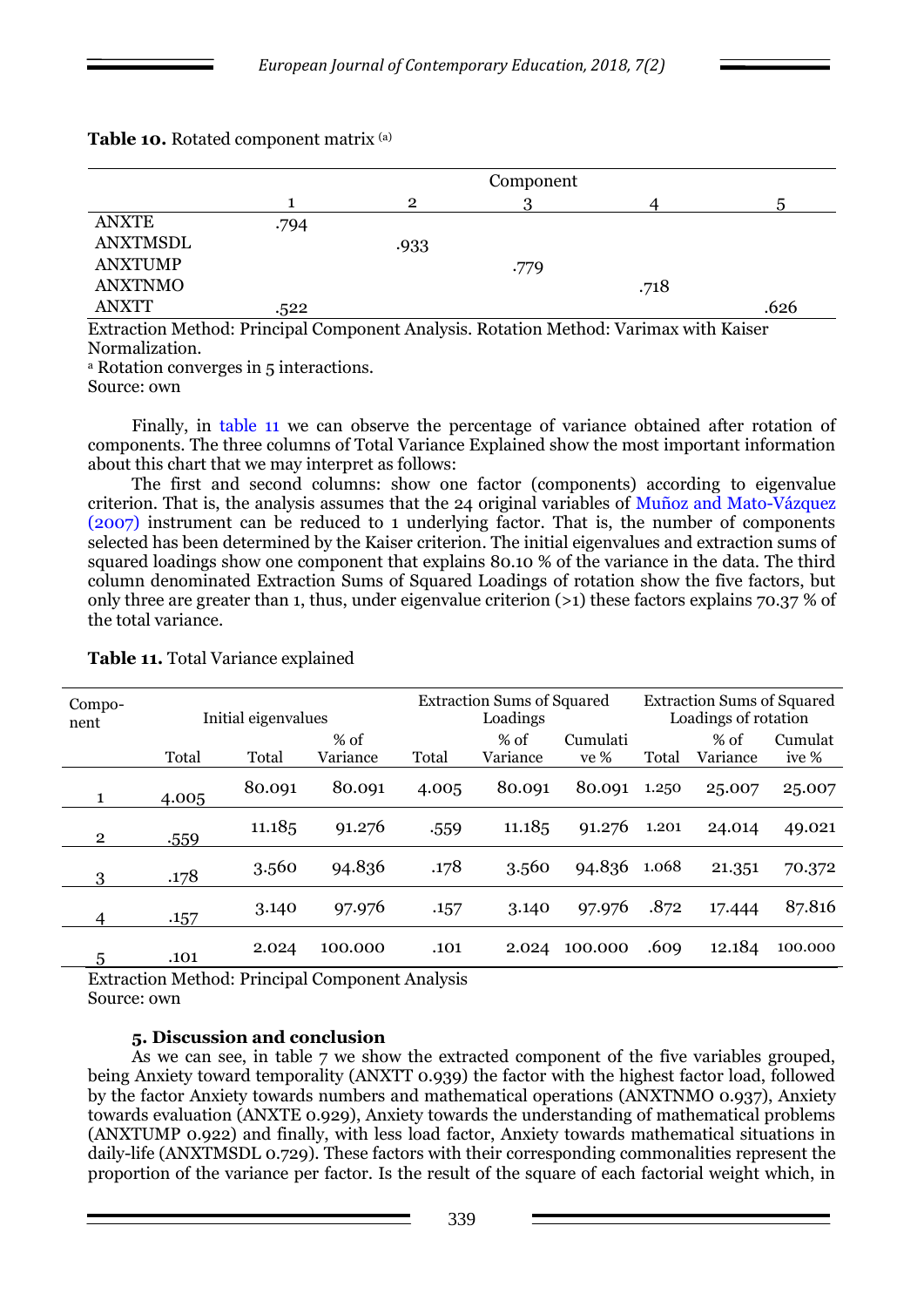sum, is the total of the variance obtained of 80.10 % that explains the phenomenon under study (table 8).

However, with the extraction method (PCA) and with the rotation method (Varimax Normalization with Kaiser), it can be observed in table 10 that the rotated component matrix presents five factors, being ANXTMSDL (0.933) the largest factor load, which suggests that the profile of the medical student, generates greater anxiety when faced with operations in daily life and (ANXTT 0.626) the factor that has a lower factor load, which leads us to think that anxiety towards the temporality of assessments or exams is not present, perhaps because in the curriculum of the career are not integrated into the curriculum grid.

Furthermore, in the rotated component matrix (table 10) one component show two measures (ANXTE 0.794 and ANXTT 0.522) which represent in sum, the largest factor load, which suggest that the medical student generates greater anxiety when faced with evaluation and temporality.

After analysis carry out, we may say that the factors: Anxiety towards evaluation, Anxiety towards temporality, Anxiety towards the understanding of mathematical problems, Anxiety towards numbers and mathematical operations, Anxiety towards mathematical situations in dailylife help us to understand the student's anxiety toward mathematics. The findings are consistent with Muñoz and Mato-Vázquez (2007), whose are seminal authors of the scale used in this work. In support of the formerly, the empirical studies carried out by García-Santillán, Mato-Vázquez, Escalera-Chávez and Moreno-García (2016), García-Santillán, Mato-Vázquez, Muñoz-Cantero and Ortega (2016), demonstrated that the five factors of the scale, make up a set of latent variables that allow explaining the level of student anxiety.

In their study, they mention that the subject of mathematics could be analyzed from several perspectives: in its contents, in the perception and attitudes of the student, from the teacher's opinion, from the educational system, from the teaching model and the curricula of study, among others. Furthermore, they also point out that in the case of students it is important to consider their needs, their expectations about the usefulness of mathematics in their daily-life and, in their future (García-Santillán et al., 2016).

Nowadays, with globalization a very important need for specialization of the different profiles that companies demand at work, is derived. Therefore, it is necessary to find new forms of teaching and learning process that allow, from the basic levels of education, to stimulate students' interest in developing greater skills and competences in mathematics. As a result, students would be expected to appreciate the broad application of the field of mathematics. Living the learning process with a positive attitude, that generates enjoyment and satisfaction and not frustration or anxiety towards mathematics.

### **Limitations of study**

Since this work focused on measuring the medical student's emotions with respect to mathematics, based on the ideas of seminal authors as Richardson y Suinn (1972), Fenema & Sherman (1976), Tobías (1976), Roberts & Bilderbak (1980), Wigfield & Meece (1988), Alexander y Martray (1989), McCall, Belli & Madjidi (1990), McLeod (1993), Schau, Stevens, Dauphine & Del Vecchio (1995), who concluded that, among other factors, prevail: nerves, stress and even awkwardness in the student who presents anxiety towards Mathematics. Also, they emphasize the need to incorporate the affective side in the analysis in order to have a broader view to understand the complexity of the subject.

It is also a great limitation, since, in the application of the instrument, the student could be a certain state of mind. For example, if the exams date is near, the students react in a different way, this, from some opinions expressed by the students when the survey, was applied.

However, these scales have shown very significant psychometric properties from their design and later, in their application in several studies that have replicated them.

#### **Final remarks**

Finally, we may say that the research question is answered and the objective is achieved, since, there is a set of latent variables that explain the phenomenon studied, based on the five dimensions of the scale designed by Muñoz and Mato-Vázquez (2007). The five dimensions show significant factor loading under the latent root criterion  $> 1$ . This contributes to the total variance explained (80.09 %) of the phenomenon studied.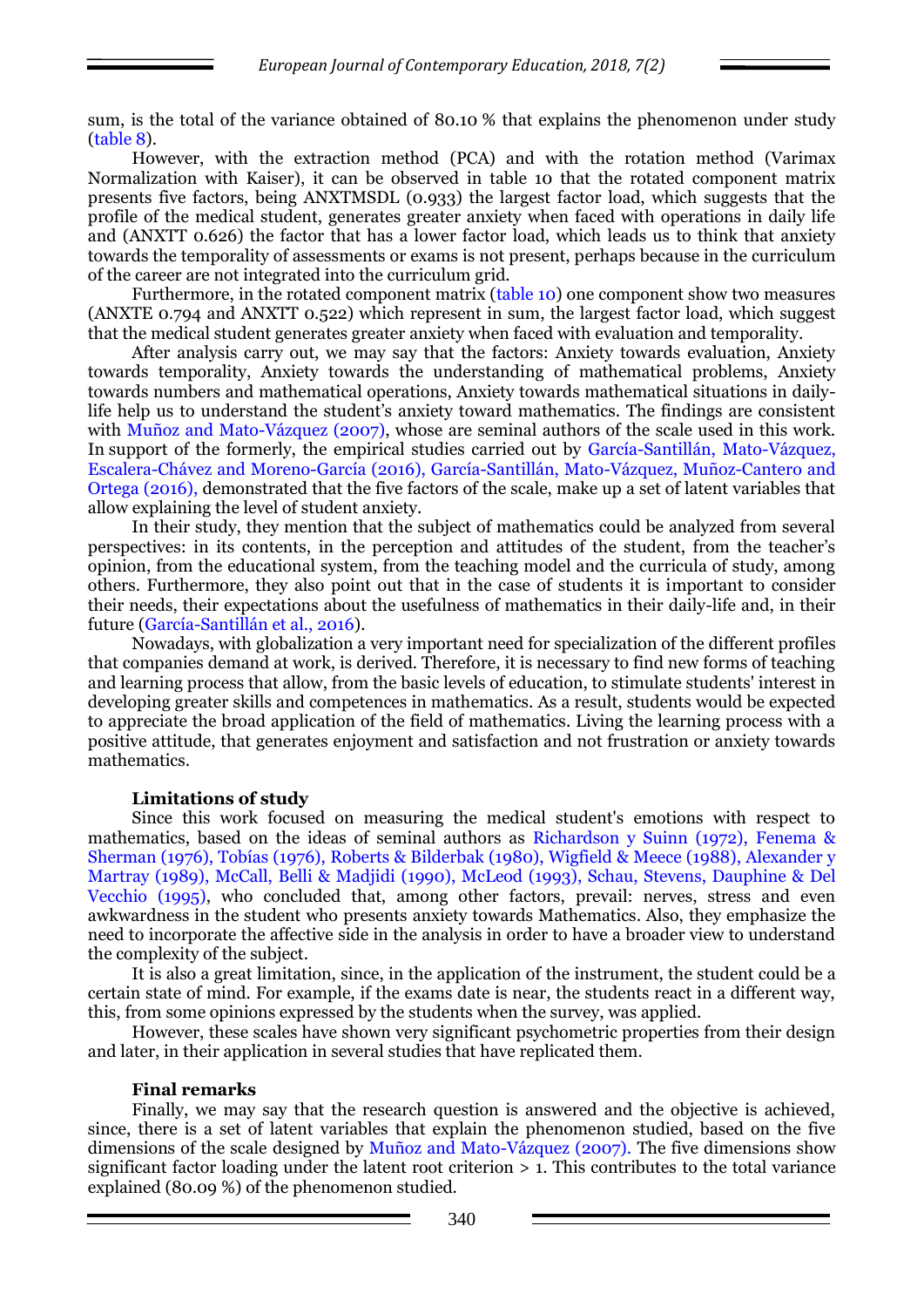Likewise, with the hypothesis test carried out, each one of the factors showed significant factor loads, which makes it possible identify the factor that most contributes to the total explained variance of the phenomenon under study, being, "Anxiety towards mathematical situations in daily-life ANXTMSDL (0.933)" the largest. This allows demonstrating hypothesis H5, consequently H1 to H4 are not the ones that more explain the variance, although, contribute of very significant way.

# **Relevance of finding**

Probably the most significant finding that we report in this study is the polarity of the factors that showed the highest and lowest load factor, respectively. ANXTMSDL (0.933) the largest factor load, which suggests that the profile of the medical student, generates greater anxiety when faced with operations in daily life and (ANXTT 0.626) the factor that has a lower factor load, which leads us to think that anxiety towards the temporality of assessments or exams is not present, perhaps because, in the curriculum of the career, the topics of mathematics are not integrated into the curriculum.

### **Acknowledges**

Our gratitude goes to Dixie Santana Villegas Ph. D. for her support, as well, her suggestions and recommendations. To UCC Business School of the Universidad Cristóbal Colón for its support to carried out this work.

### **References**

Alexander, Martray, 1989 – *Alexander, L., Martray, C*. (1989). The Development of an Abbreviated Version of the Mathematics Anxiety Rating Scale. *Measurement and Evaluation in Counseling and Development,* 22(3): 143-150.

Alvarado-Mateo, 2007 – *Alvarado-Mateo, J.C.* (2007). Evaluación de la Ansiedad ante un curso de Matemáticas. Retrieved of: http://sites.google.com/site/cannybellido/investigacion2008- 2009

Auzmendi, 1992 – *Auzmendi, E*. (1992). Las actitudes hacia la matemática-estadística en las enseñanzas medias y universitaria. Características y medición. Bilbao. Mensajero.

Fennema, Sherman, 1976 – *Fennema, E., Sherman, J*. (1976). Fennema-Sherman Mathematics Attitudes Scales: Instruments Designed to Measure Attitudes Toward the Learning of Mathematics by Males and Females. JSAS Catalog of Selected Documents in Psychology, 6, 31. (Ms. No. 1225). *Journal for Research in Mathematics Education*, 7: 324-326.

Frank, Rickard, 1988 – *Frank, M.L., Rickard, K.* (1988). Psychology of the Scientist: LVIII: Anxiety about Research: An initial Examination of a Multidimensional Concept. Psychological Report, 62: 455-463.

García-Santillán et al 2016 – *García-Santillán, A., Mato-Vázquez, D., Muñoz-Cantero, J.M, Rodríguez-Ortega, D.* (2016). Anxiety toward mathematics in students of the CONALEP campus Veracruz-1: a comparative study of the morning and afternoon shifts in Veracruz, México. *Revista Internacional de Investigación e Innovación en Didáctica de las Humanidades y las Ciencias.* 3: 55-75.

García-Santillán et al., 2016 – G*arcía-Santillán, A., Mato-Vázquez, D., Escalera-Chávez, M.E., and Moreno-García, E.* (2016). Student perception toward mathematics assessment, temporality toward exams, the understanding toward problems associated to the numbers and mathematical operations in real life. Really are factors generators of anxiety toward math?*. International Journal of Developmental and Educational Psychology. INFAD Revista de Psicología (IJODAEP)*. 1(2): 393-402 ISSN: 0214-9877 DOI: http://dx.doi.org/10.17060 /ijodaep. 2016.n2.v1.530

Hackett, 1985 – *Hackett, G.* (1985). Role of mathematics self-efficacy in the choice of mathrelated majors of college women and men: A path analysis. *Journal of Counseling Psychology,*  32(1): 47-56.

Hair et al., 1999 – *Hair, J.F.Jr.; Anderson, R.E.; Taltham, R.L., Black, W.C.* (1999): *Análisis multivariante.* 5a. Edición. Madrid: Prentice Hall.

Halpern, 1986 – *Halpern, D.F.* (1986). Sex differences in cognitive abilities. Hillsdale, NJ: Erlbaum.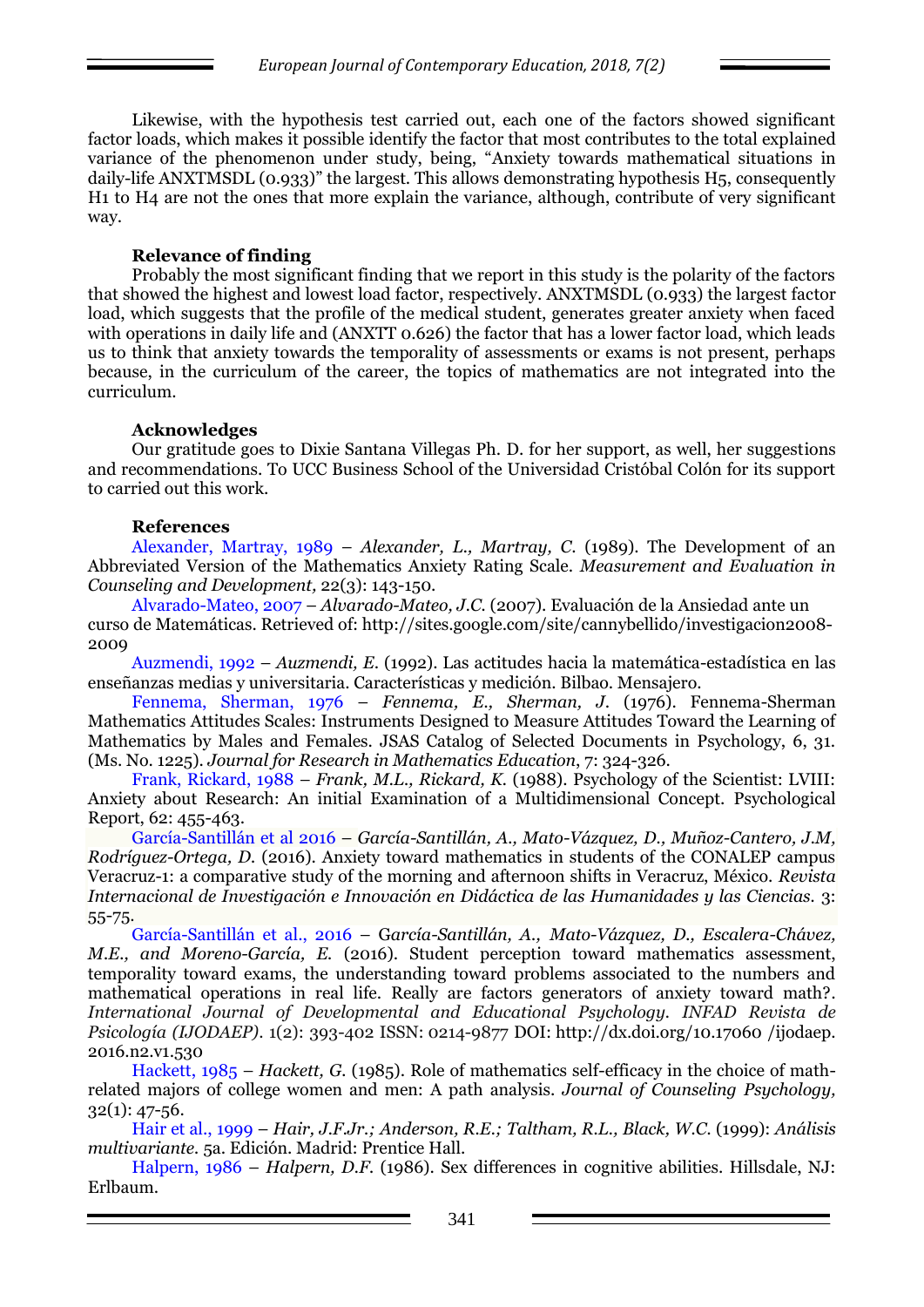Hembre, 1990 – *Hembree, R.* (1990). The Nature, Effects, and Relief of Mathematics Anxiety. *Journal for Research in Mathematics Education*, 21: 33-46.

Hunt, 1985 – *Hunt, E.* (1985). Math anxiety: Where do we go from here? *Focus on Learning Problem in Mathematics*, 7(2): 29-40.

Hyde et al., 1990 – *Hyde, J.S., Fennema, E., Ryan, M., Frost, L.A., Hopp, C*. (1990). Gender comparisons of mathematics attitudes and affect. *Psychology of Women Quarterly*. 14: 299–324.

Jackson, Leffingwell, 1999 – *Jackson, C.D., Leffingwell, R.J.* (1999). The Role of Instructors in Creating Math Anxiety Students from Kindergarten through College. *The Mathematics Teacher*. 92(7): 583-586.

Karp, 1991 – *Karp, K.S.* (1991). Elementary School Teachers Attitudes towards Mathematics: The Impact on Students Autonomous Learning Skills. School Science and Mathematics, 91: 265-270.

LaLonde et al., 2003 – *LaLonde, D., Leedy, M.G., Runk, K.* (2003). Gender equity in mathematics: Beliefs of students, parents and teachers. *School Science and Mathematics,* 103(6): 285-292. Published by School Science and Mathematics Association.

Lewis, 1970 – *Lewis, A*. (1970). The ambiguous word "anxiety". *International Journal of Psychiatry*, 9: 62-79.

Livio, 2011 – *Livio, M.* (2011). Es Dios un matemático? España: Ariel.

Ma, 1999 – *Ma, X.* (1999). A meta-analysis of the relationship between anxiety toward mathematics and achievement in mathematics. *Journal for Research in Mathematics Education*, 30(5): 520-540.

May, 1977 – *May, R*. (1977). The meaning of anxiety. New York. Norton.

McCall, Belli, Madjidi, 1990 – *McCall, C.H., Belli, G., Madjidi, F*. (1990). The complexities of teaching graduate students in educational administration introductory statistical concepts. Unpublished report.

McLeod, 1993 – *McLeod, D.B.* (1993). Affective Responses to Problem Solving. Mathematics Teacher, 86: 761-763.

McReynolds, 1975 – *McReynolds, P.* (1975). Advances in psychological assessment, 3. San Francisco Jossey-Bass.

Núñez et al., 2005 – *Núñez, J.C., González-Pienda, J.A., Álvarez, L., González, P., González-Pumariega, S., Roces, C., Castejón, L., Solano, P., Bernardo, A., García, D.* (2005). Las actitudes hacia las matemáticas: perspectiva evolutiva. En Actas do VIII Congreso Galaico-Portugués de Psicopedagoxía (pp. 2389-2396). Braga, Portugal: Universidade do Minho y Universidad de A Coruña.

OCDE, 2004 – Organización para la Cooperación y el Desarrollo Económico. (2004). Informe PISA 2003. Aprender para el mundo del mañana.

OCDE, 2012 – Organización para la Cooperación y el Desarrollo Económico. (2012). Programa para la Evaluación Internacional de Alumnos (PISA) PISA 2012 – Resultados.

Pérez-Tyteca, 2009 – *Pérez-Tyteca, P., Castro, E., Segovia, I., Castro, E., Fernández, F., Cano, F.* (2009). El papel de la ansiedad matemática en el paso de la educación secundaria a la educación universitaria. *PNA*, 4(1): 23-35.

Perina, 2002 – *Perina, K*. (2002). The sum of all fears. *Psychology Today*, 35(6): 19.

Perry, 2004 – *Perry, A.B.* (2004). Decreasing math anxiety in college students. *College Student Journal*, 38(2): 321-324.

Quilter, Harper, 1988 – *Quilter, D., Harper, E.* (1988). Why we didn't like mathematics, and why we can't do it. *Educational Research*, 30: 121-134.

Reyes, 1984 – *Reyes, L.H*. (1984). Affective Variables and Mathematics Education. *Elementary School Journal*, 84: 558-581.

Richardson, Suinn, 1972 – *Richardson, F.C., Suinn, R.M.* (1972). The Mathematics Anxiety Rating Scale: Psychometric data. *Journal of Counseling Psychology*, 19: 551-554.

Roberts, Bilderback, 1980 – *Roberts, D.M., Bilderback, E.W.* (1980). Reliability and Validity of a Statistics Attitude toward Statistics. *Educational and Psychological Measurement*, 40: 235-238

SEP, 2014 – Secretaría de Educación Pública (2014). Resultados Históricos Nacionales 2006- 2013 Recuperado el 19 de agosto de 2017 del Sitio Web de enlace.sep.gob.mx de: http://www. enlace.sep. gob.mx/content/gr/docs/2013/ historico /00\_EB\_2013.pdf